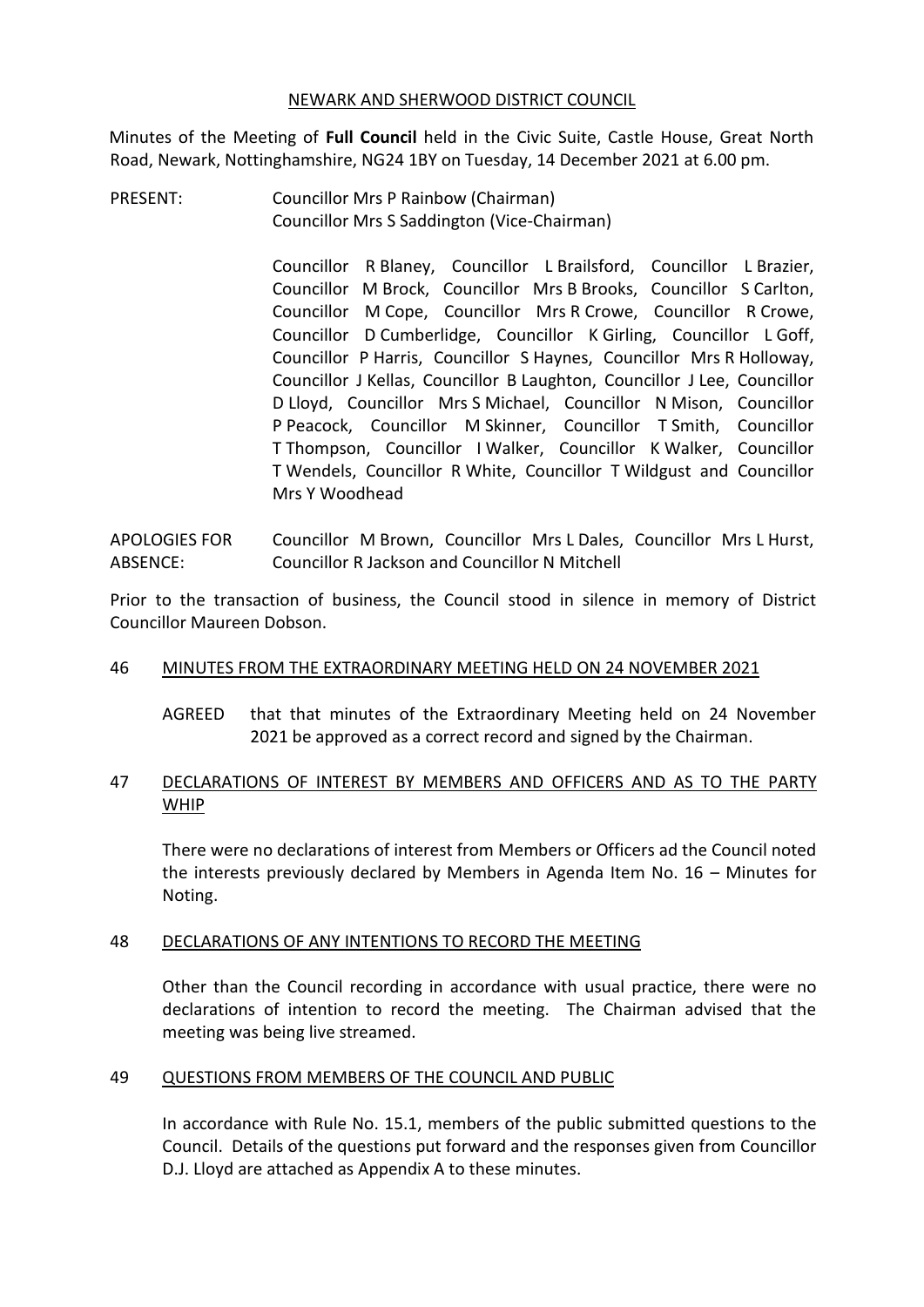## 50 ATTENDANCE AT MEETINGS

The Council considered the report of the Assistant Director – Legal & Democratic Services and Monitoring Officer which sought approval for a dispensation for Councillor Neal Mitchell, for non-attendance at Council and Committee Meetings for a period of 6 months. It was noted that Councillor Mitchell had been unable to attend meetings at Castle House due to personal health-related reasons. Given the circumstances it was recommended to grant a dispensation under Section 85(1) of the Local Government Act 1972, for a period of six months from 14 December 2021.

AGREED (unanimously) to approve a dispensation for Councillor Neal Mitchell for a period of 6 months from the date of this meeting.

# 51 POLITICAL COMPOSITION OF THE COUNCIL AND ALLOCATION OF SEATS ON COMMITTEES

The Council considered the report of the Chief Executive concerning the allocation of seats on Committees to Political Groups, as required by Council Procedure Rule No. 17.6, following the recent by-election for the Rainworth South and Blidworth Ward held on 21 October 2021.

Section 15 of the Local Government & Housing Act 1989 required the Council to consider the political composition of the Council. This Act, together with the Local Government (Committees & Political Groups) Regulations 1990, required the Council to allocate seats on committees on a proportional basis in accordance with the number of seats held on the Council by each political group. The proposed allocation of seats was set out in Appendix B to the report.

AGREED (unanimously) that:

- (a) the Council agree the allocation of seats to Political Groups in accordance with Appendix B to these minutes; and
- (b) changes be made in Committee memberships in accordance with Appendix C to these minutes.

## 52 PROPOSALS FOR NEW GOVERNANCE ARRANGEMENTS

The Council considered the report of the Chief Executive which updated Members on the progress made by the Governance Review Working Party on the design of the new governance arrangements for implementation from May 2022, and sought approval of the arrangements as set out in the report.

The report set out the principles and the proposed structure of the new governance arrangements, including the size of Committees, membership requirements, if any, and frequency and timing of meetings. Further details were provided in relation to the proposals for the Cabinet; Executive Decision Making/Key Decisions; the Policy & Performance Improvement Committee; the Call-In Procedure; and how the Council could better support all Members in their roles as community leaders. The report also set out the proposed delivery of training for all Members and appropriate staff and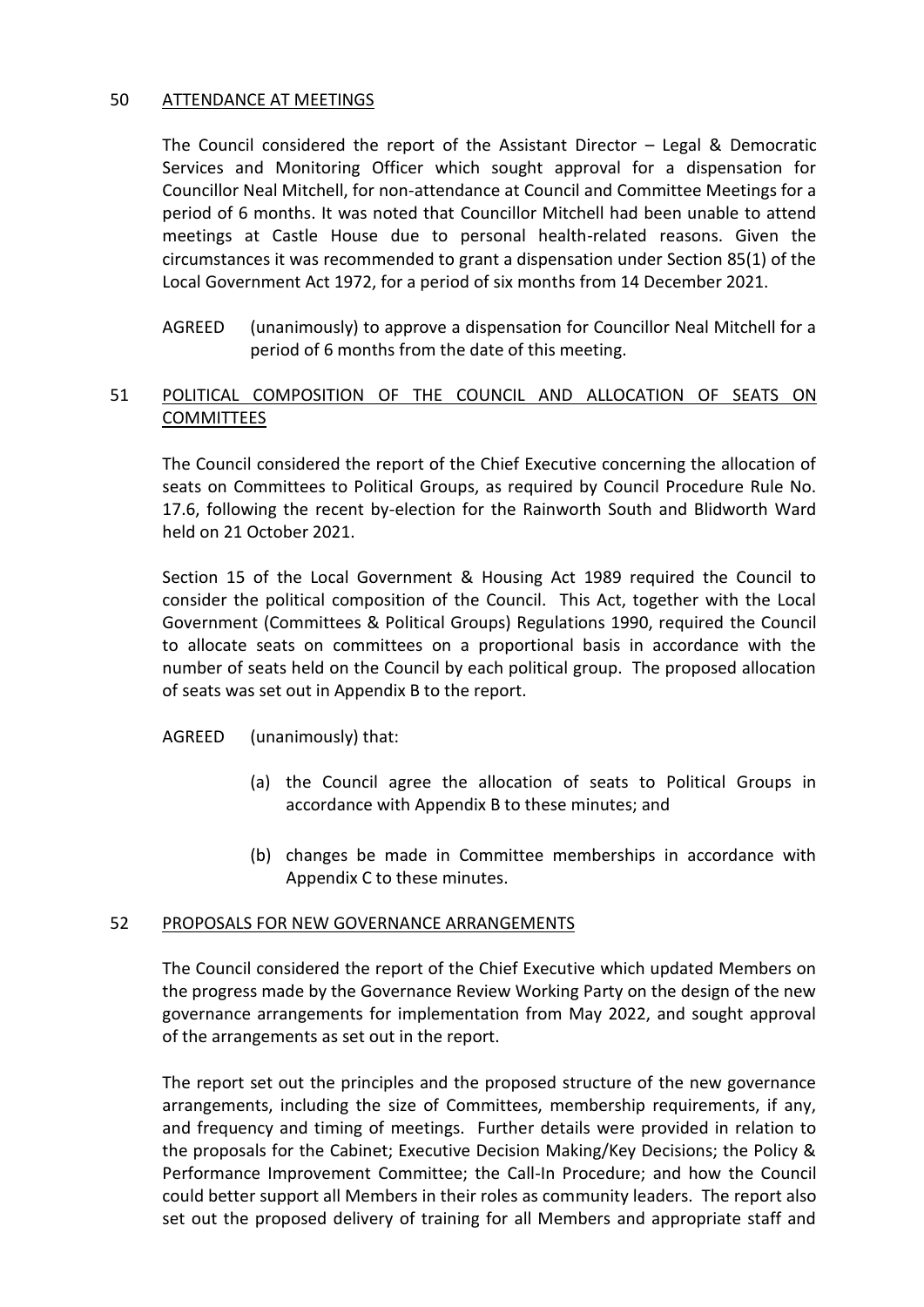the next steps leading to the formalisation of a new Constitution at the Annual General Meeting scheduled for 17 May 2022.

In considering the report Members referred to the criteria for the Call-In Procedure and the proposals for the Shareholder Committee, both of which required further consideration. The Council also emphasised the critical role the Policy & Performance Improvement Committee would play in scrutinising the decisions of the Cabinet and Portfolio Holders. It was noted that the work of the Councillors Commission and the Governance Review Working Party would continue in order to allow the proposals to be amended, as appropriate, prior to their adoption at the Annual General Meeting to be held on 17 May 2022.

AGREED (unanimously) that:

- (a) the proposals in respect of the new governance arrangements as detailed in Section 3 of the report be approved in principle, with it being noted that the size of Cabinet, the membership of Cabinet and Cabinet portfolios were matters for the approval of the Leader (as prescribed by legislation);
- (b) a £5,000 budget be established (financed from the Corporate Change Management budget) to enable the required training for the new governance arrangements to be delivered; and
- (c) the Governance Review Working Party continue to meet as required and report back to Full Council with recommended changes to the Constitution and any further refinement to the proposed governance arrangements set out in this report.

## 53 PROPOSED SCHEDULE OF MEETINGS 2022/23

The Council considered the report of the Chief Executive which set out a proposed Schedule of Meetings for the period May 2022 to May 2023, which was based on the proposed new governance arrangements. It was noted that given the previous 'in principle' decision to approve the new governance arrangements at the previous item, it may be that the proposed start time of 6pm for the Planning Committee, would be reviewed.

AGREED (by 32 votes for and 1 abstention) that the Schedule of Meetings for 2022/2023 in accordance with Appendix D to these minutes be approved.

## 54 TREASURY MANAGEMENT 2021-22 MID YEAR REPORT

The Council considered the report of the Business Manager - Financial Services which provided an update on the Council's Treasury activity and Prudential Indicators for the first half of 2021/2022. The report, which had been considered by the Audit & Accounts Committee at their meeting held on 1 December 2021, included a summary of treasury balances, details of the capital expenditure and borrowing activity and investment activity.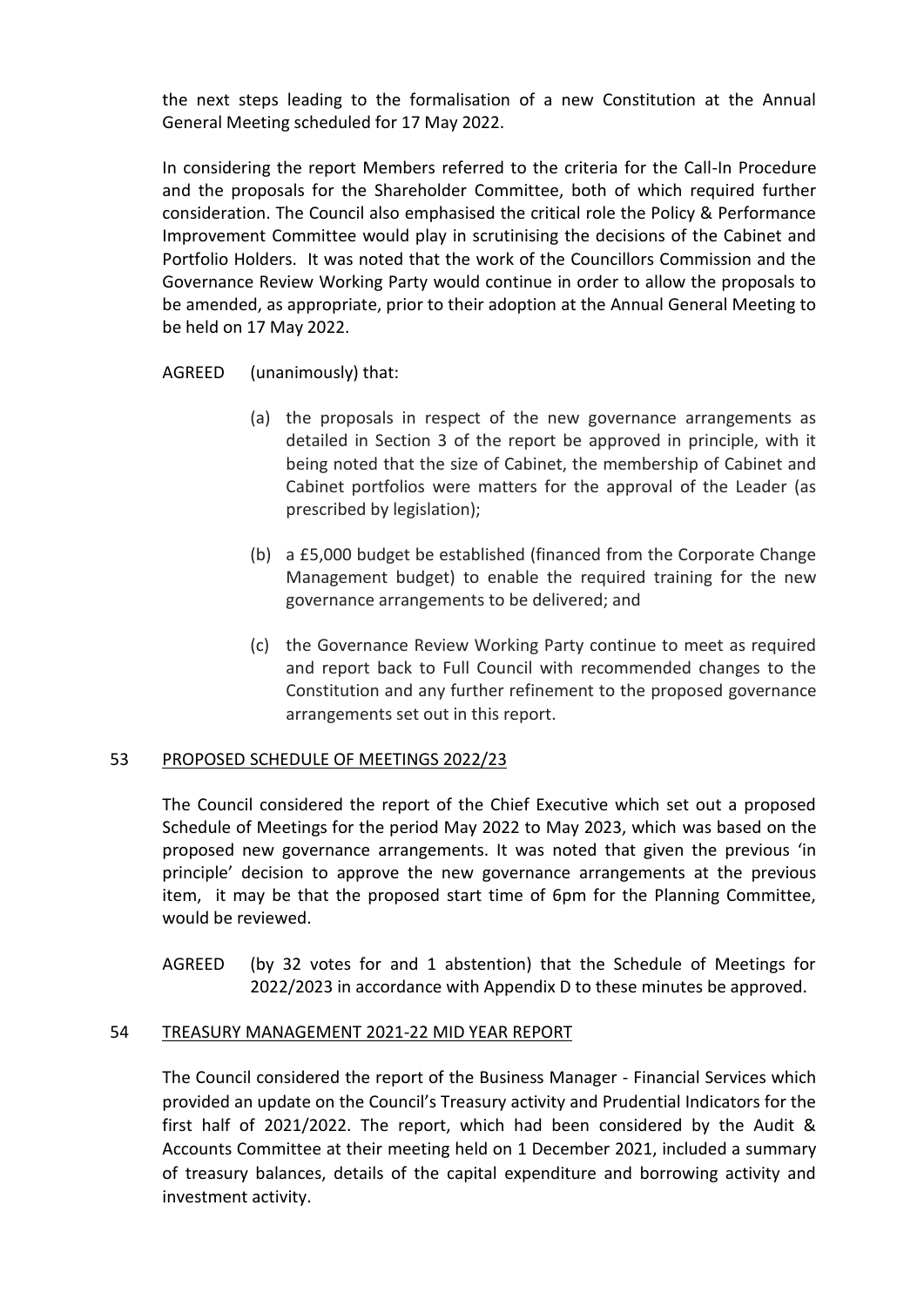AGREED (unanimously that the Treasury Management Activity and Prudential Indicators be noted.

#### 55 APPOINTMENT OF EXTERNAL AUDITORS

The Council considered the report of the Deputy Chief Executive/Director – Resources and Section 151 Officer which sought approval for a procurement route for the appointment of the Council's External Audit arrangements post for the 2023/24 financial year onwards.

The report set out the three broad options open to the Council, advising of the advantages/benefit and the disadvantages/risks for each one. Information as to the legal and financial implications of appointing a local auditor were also detailed within the report.

## AGREED (unanimously) that:

- (a) the Council opts into the National Appointment Arrangements with Public Sector Audit Appointments Limited (PSAA); and
- (b) delegated authority be given to the Section 151 Officer (or deputy in their absence) to accept the PSAA invitation to become an opted-in authority.

#### 56 LOCALISED COUNCIL TAX SUPPORT SCHEME

The Council considered the report of the Deputy Chief Executive / Director – Resources/ Section 151 Officer which sought to confirm the continuation of the Council's Localised Council Tax Support Scheme, which had been implemented on 1 April 2013, for the 2022/23 financial year with minor changes. The changes sought were to uprate the income and disregard criteria in accordance with the annual uprating amounts applied by the Department for Works & Pensions.

The Local Government Finance Act 1992 required the Council to consider whether, each financial year, the scheme was to be revised or replaced, no later than 31 January. By making the proposed changes to uprate income and disregard criteria, it would demonstrate that the Council had continued to consider its obligations to vulnerable groups by maintaining the income disregards and premiums to protect families with children and claimants with disabilities.

AGREED (unanimously) that the Council continues to adopt the existing Localised Council Tax Support Scheme for all potential claimants for the financial year 2022/23 and uprates the income disregards and premiums in accordance with the Departments for Works & Pensions annual uprating criteria for 2022/23.

#### 57 REVIEW OF STATEMENT OF GAMBLING POLICY

The Council considered the report of the Director – Communities & Environment which sought approval of the Statement of Gambling Policy 2022 – 2024 which the Council was required to adopt under the Gambling Act 2005, and to consider the making of a 'no casino' resolution under Section 166 of the Gambling Act 2005.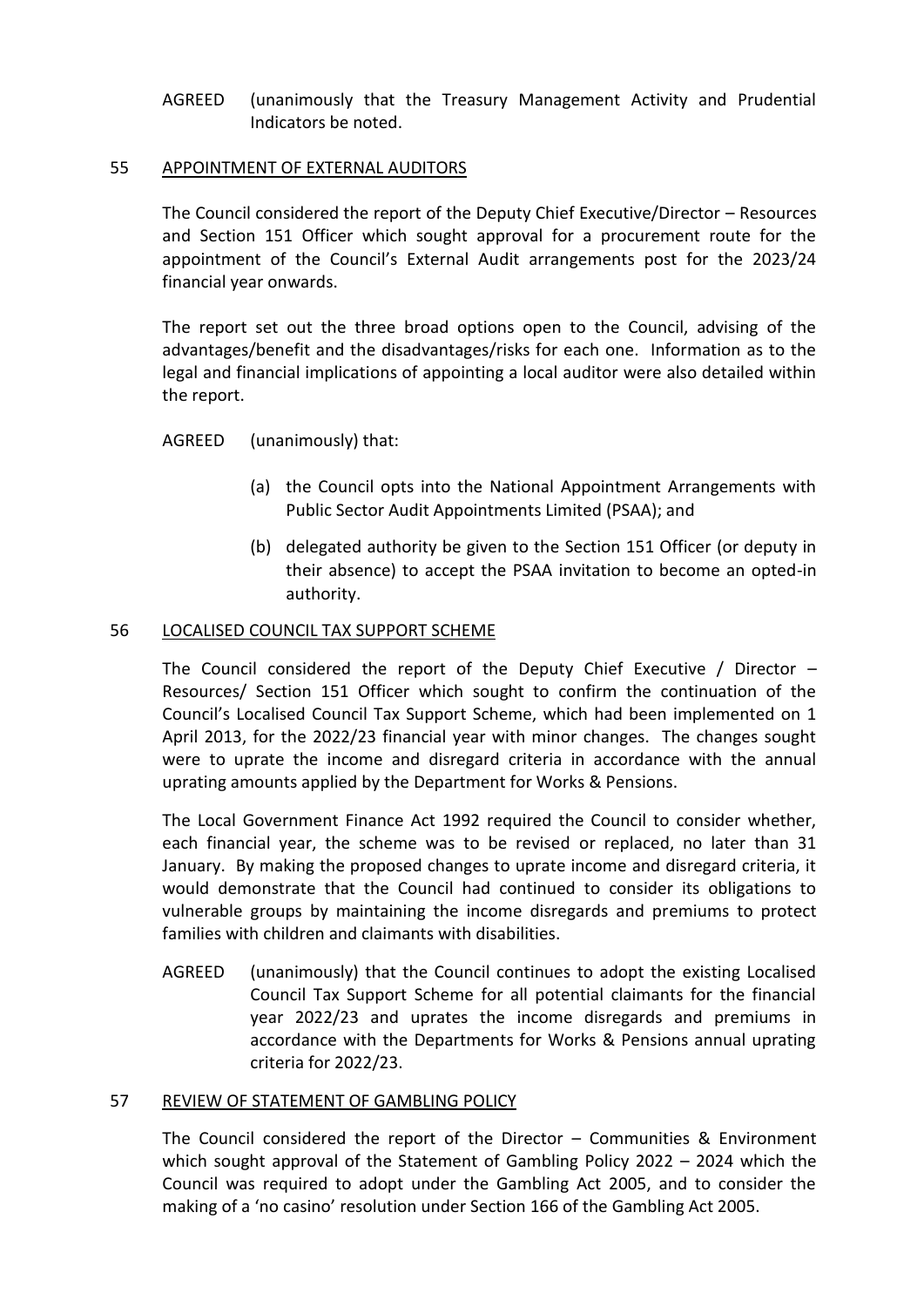The Council, as Licensing Authority under the Gambling Act 2005, was responsible for issuing premises licences for gambling premises, issuing permits in respect of gaming on licensed premises and for registering small society lotteries. In respect of carrying these duties the Council was required to adopt and have in place a Statement of Gambling Policy relating to those duties. The Policy set out the principles which the Council would apply in considering and granting those licences and permits. The Act required that the Policy be reviewed at least every three years. The draft Policy, attached as Appendix A to the report, had been subject to consultation and a small number of comments had been received. These were considered by the General Purposes Committee, and where appropriate, changes to the Policy had been made.

In adopting its original Statement of Gambling Policy the Council considered a resolution under Section 166 of the Gambling Act that it would not issue any premises licences for casinos in the district. The 'no casino' resolution was agreed and confirmed for a further three years following the review of the Statement of Gambling Policy in 2009, 2012, 2015 and 2018. Under the legislation the resolution only lasts for three years and therefore needed consideration again this year.

The General Purposes Committee had considered the draft Policy and the issue of the 'no casino' resolution at their meeting held on 11 November 2021, and recommended that the Council adopt the draft Policy and renew the resolution not to issue licenses for casinos in the District.

AGREED (unanimously) that:

- (a) the draft Statement of Gambling Policy be approved; and
- (b) the Council pass a resolution under Section 166 of the Gambling Act 2005 not to issue any premises licence for casinos in the district.

## 58 MINUTES FOR NOTING

## 58a POLICY & FINANCE COMMITTEE - 25 NOVEMBER 2021

58b ECONOMIC DEVELOPMENT COMMITTEE - 17 NOVEMBER 2021

#### 58c HOMES & COMMUNITIES COMMITTEE - 22 NOVEMBER 2021

#### Minute No. 50 – Winter Provision Update

Councillor L. Goff asked when a proper shelter for the homeless would be provided in the District.

Councillor T Wendels advised that such provision was still being considered, however, he updated that the Council were utilising their own self-contained accommodation this winter. All known rough sleepers had been contacted to advise them of the facilities which were available.

Councillor K Girling added that the Council had been praised at the CVS meeting he had attended for the work they were undertaking with rough sleepers.